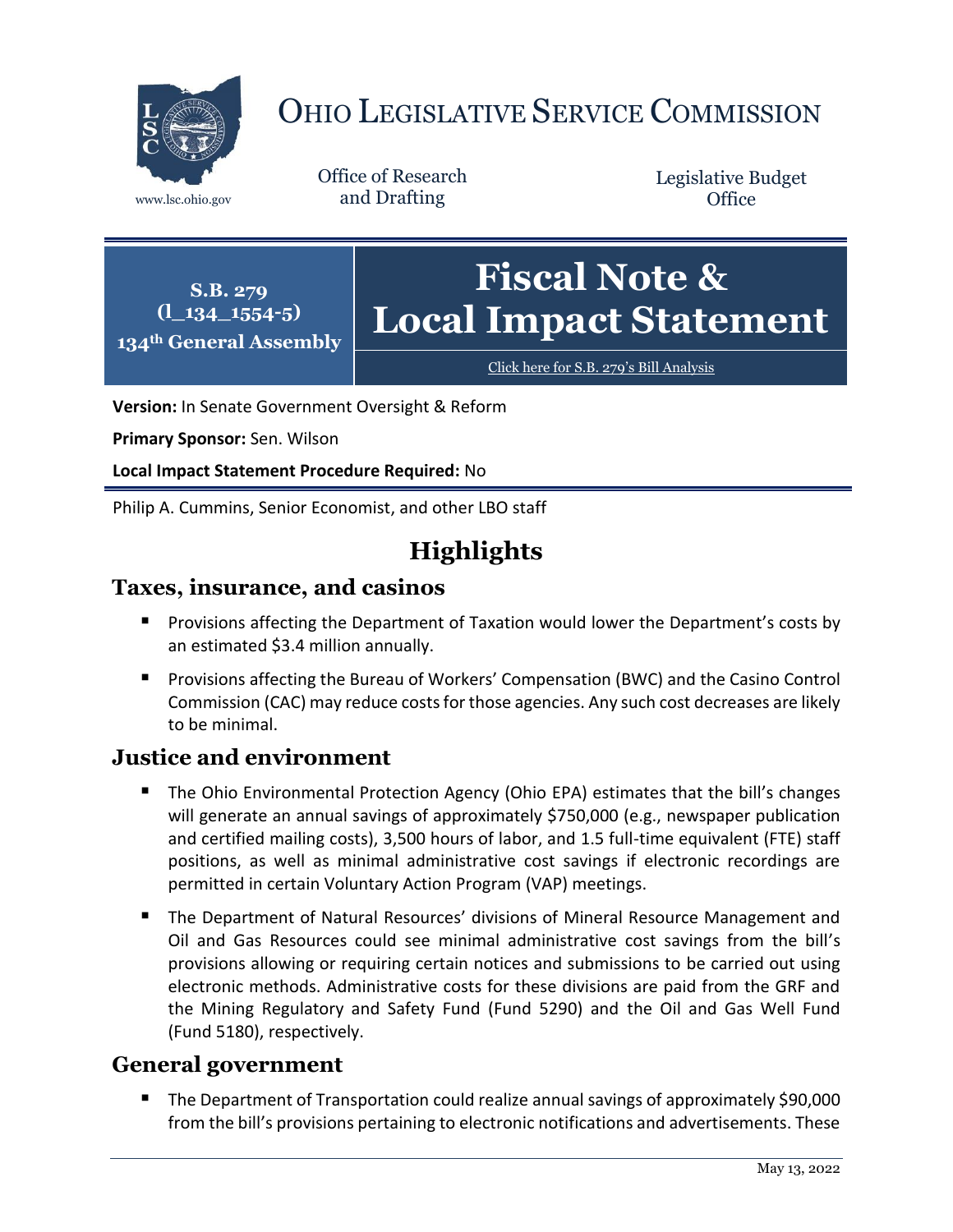savings would accrue to Highway Operating Fund (Fund 7002) appropriation item 779491, Administration – State.

 The Department of Commerce could see some minimal savings in administrative costs. In particular, the Division of Liquor Control, the divisions of Securities and Real Estate and Professional Licensing, and the Board of Building Standards may save on materials and labor, reducing expenditures from a number of the Department's funds.

# **Health and Medicaid**

- **The Department of Aging could realize minimal savings due to the provision allowing the** Advisory Council for the Aging to form a quorum and take votes at meetings conducted electronically. The savings would be due to any reductions in reimbursements for actual or necessary expenses.
- **The Department of Job and Family Services may realize savings due to the provisions that** (1) remove the option of filing paternity acknowledgments in person and (2) in regards to preliminary conferences for public assistance groups who have received written notice of sanction, removes references to "face-to-face" conferences. Any savings will likely be minimal.
- **The Department of Medicaid may realize administrative savings due to the provisions of** the bill which allow for electronic forms of correspondence with certain providers for which hand delivery or certified mail is required by current law. The Department anticipates that savings for the state and federal governments could amount to a significant portion of the roughly \$18,000 the Department currently spends on certified mail per year.
- **The bill removes obsolete provisions of law pertaining to the Department of** Developmental Disabilities. The Department expects the removal of these provisions to be cost neutral.

# **Education**

**The Department of Education, school districts, and other public schools may realize some** administrative cost savings due to provisions that, in general, permit these entities to conduct certain activities electronically instead of through physical means or in person.

# **Detailed Analysis**

The analysis of the bill that follows is organized by subject area and state agency, with detailed comments on the bill's fiscal effects within each area. The subject areas are (1) taxes, insurance, and casinos, (2) justice and environment, (3) general government, (4) health and Medicaid, (5) education, and (6) capital appropriations. LBO is uncertain in several cases which state fund will have lower costs, but where it is known, the fund is identified below. Some bill provisions with no fiscal effect are listed below; please see the bill analysis for information on other provisions with no fiscal effect.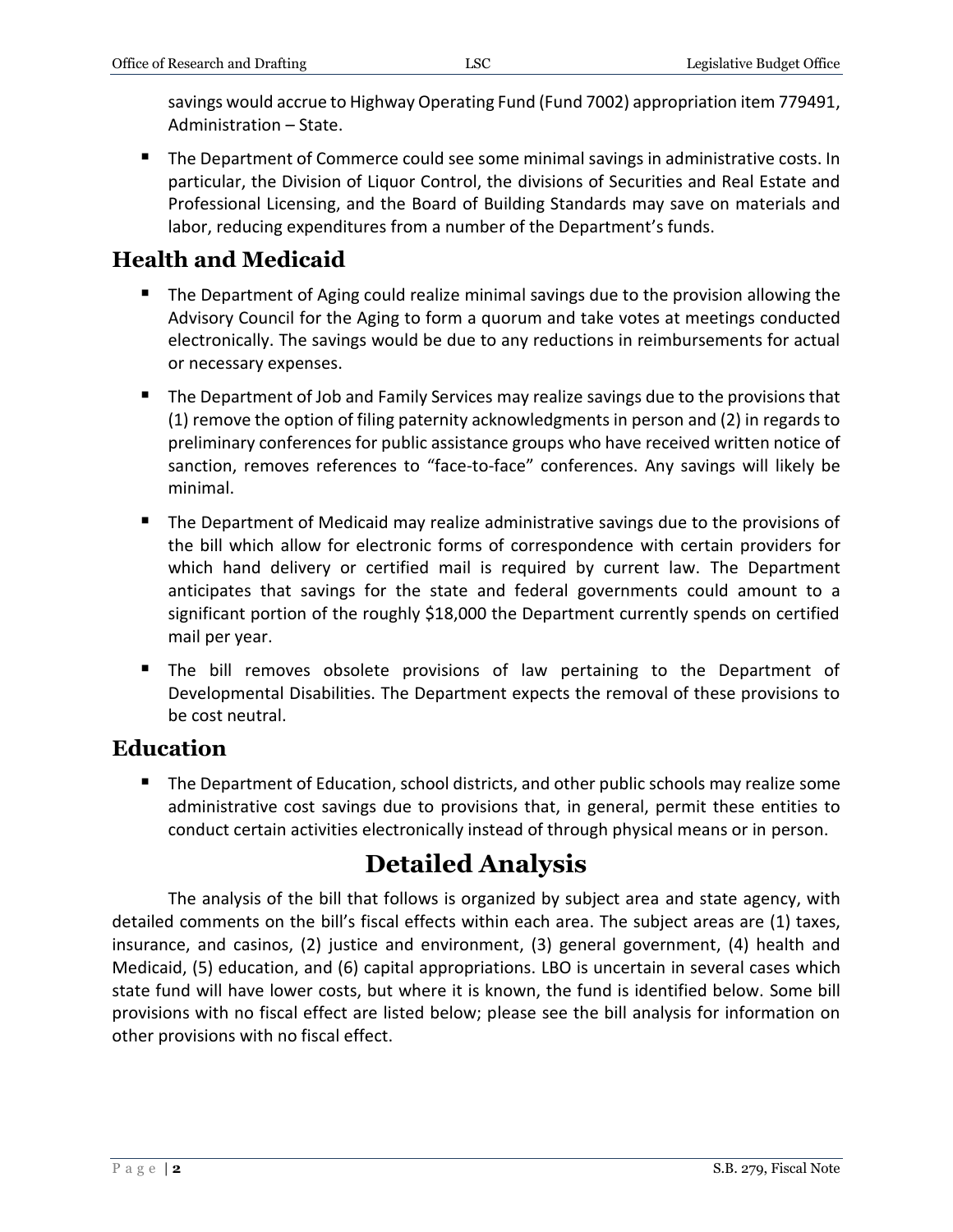#### **Taxes, insurance, and casinos**

## **Department of Taxation**

The bill allows the Tax Commissioner to serve a notice or order electronically on a person's authorized representative, in addition to that person as provided in current law. It replaces a requirement that electronic means be used only with the person's consent, instead allowing such service through electronic means associated with the person's or representative's last known address. The bill specifies that the types of electronic notification the Commissioner may use include electronic mail, text message, or any other form of electronic communication. It requires the Commissioner to establish a system to issue notification of assessments to taxpayers through secure electronic means.

The Department of Taxation (TAX) estimates that these provisions would result in cost savings of \$3.4 million per year. The Department already uses electronic means for various taxpayer communications through the Department's website and through the Ohio Business Gateway. The Department's administrative costs are paid from the GRF and a number of other state funds.

Several provisions in the bill will not have fiscal effects, as they codify current practice. For example, the Department already publishes a list of "qualified distribution center" certificate holders and their proportion of total property delivered to a destination inside Ohio. The bill requires this commercial activity tax (CAT) information to be posted for at least four years after the date of issuance, and the agency already posts comprehensive data from 2015 to 2022.<sup>1</sup> Similarly, the bill requires the Department to post on its website a list of suppliers licensed to distribute or import motor fuel for consumption in the state, which it already does.

#### **Bureau of Workers' Compensation**

The bill removes the current requirement that a stenographer appointed by the Bureau of Workers' Compensation (BWC) must be the person who takes any testimony, and it removes a requirement that BWC pay for stenographic depositions when a claim is appealed to a court (but retains the requirement that BWC pay for the depositions filed). These provisions may minimally reduce BWC's expenditures related to stenographer cost. The provisions have no direct fiscal effects on local governments.

The bill repeals a requirement that the consultation between the BWC Administrator and a designee that must occur before the designee issues certain orders under the Public Employment Risk Reduction Program take place either in person or by telephone, thereby allowing consultation by other means. This provision may facilitate such consultations in some circumstances, but has no other direct fiscal effect on the state and has no direct fiscal effect on local governments.

 $\overline{a}$ 

<sup>&</sup>lt;sup>1</sup> See the **Qualified Distribution Center Certificate Holders**, which is available on TAX's website: [https://tax.ohio.gov/business.](https://tax.ohio.gov/business)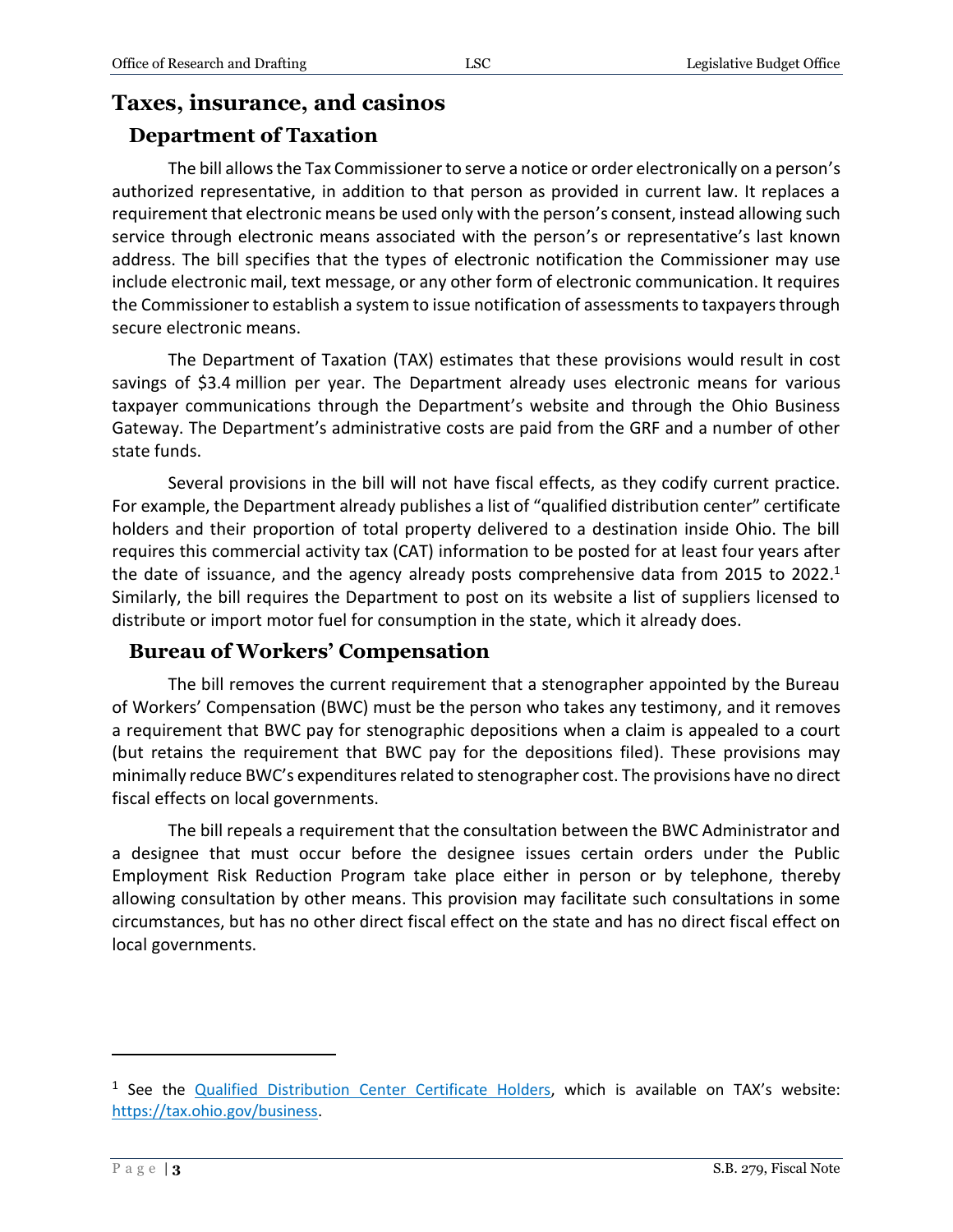## **Casino Control Commission**

The bill eases restrictions on the means the Casino Control Commission (CAC) may use to deliver the following official notices from CAC to casino patrons and licensees, adding delivery via commercial carriers: (1) notifications issued to persons on the casino or sports gaming exclusion list, (2) emergency orders suspending, limiting, or conditioning a licensee's license, issued by the CAC Director to licensees other than casino operators, casino management companies, or holding companies,<sup>2</sup> and (3) communications to casino gaming businesses regarding the status of an employee who has had their key employee license revoked. $3$  These communications also require acknowledgement of delivery under the bill. Also, certain applications to the Commission that currently must be made under oath, are permitted by the bill to be certified as true instead. These provisions may reduce costs for CAC, likely minimally. CAC expenses are paid from the Casino Control Commission Fund (Fund 5HS0, a Dedicated Purpose Fund).

#### **Insurance**

The bill modifies requirements governing what an insurance institution, agent, or insurance support organization must do when any individual submits a written request for access to recorded personal information about himself or herself. Under existing law, the insurance institution, agent, or insurance support organization must allow the person to see and copy the information himself or herself, if so desired. Under the bill, the manner by which the person obtains a copy of such recorded information must be agreed upon by the individual and the insurance institution, agent, or insurance support organization. This provision has no direct fiscal effect on the state or any local government.

# **Justice and environment**

#### **Environmental Protection Agency**

The bill authorizes the Director of Environmental Protection (Ohio EPA) (1) to provide notice of a hearing on the Agency's website in circumstances where current law requires public notice by newspaper publication and (2) to deliver documents or notice by any method capable of documenting the intended recipient's receipt of the document or notice rather than requiring a document or public notice be provided by certified mail. Ohio EPA estimates that these changes will generate an annual savings of approximately \$750,000 (e.g., newspaper publication and certified mailing costs), 3,500 hours of labor, and 1.5 full-time equivalent (FTE) staff positions.

The bill also authorizes electronic records of proceedings (rather than a stenographic only, as in current law) in certain public meetings related to the Voluntary Action Program (VAP). Under the VAP, companies are permitted to investigate possible environmental contamination, and clean it up if necessary, in coordination with Ohio EPA. This change could create administrative cost savings for Ohio EPA.

 $\overline{a}$ 

 $2$  The bill additionally allows a copy of the emergency order to be filed with the party's attorney electronically.

<sup>&</sup>lt;sup>3</sup> The bill also allows communications regarding a key employee license which has been revoked by CAC to be issued electronically.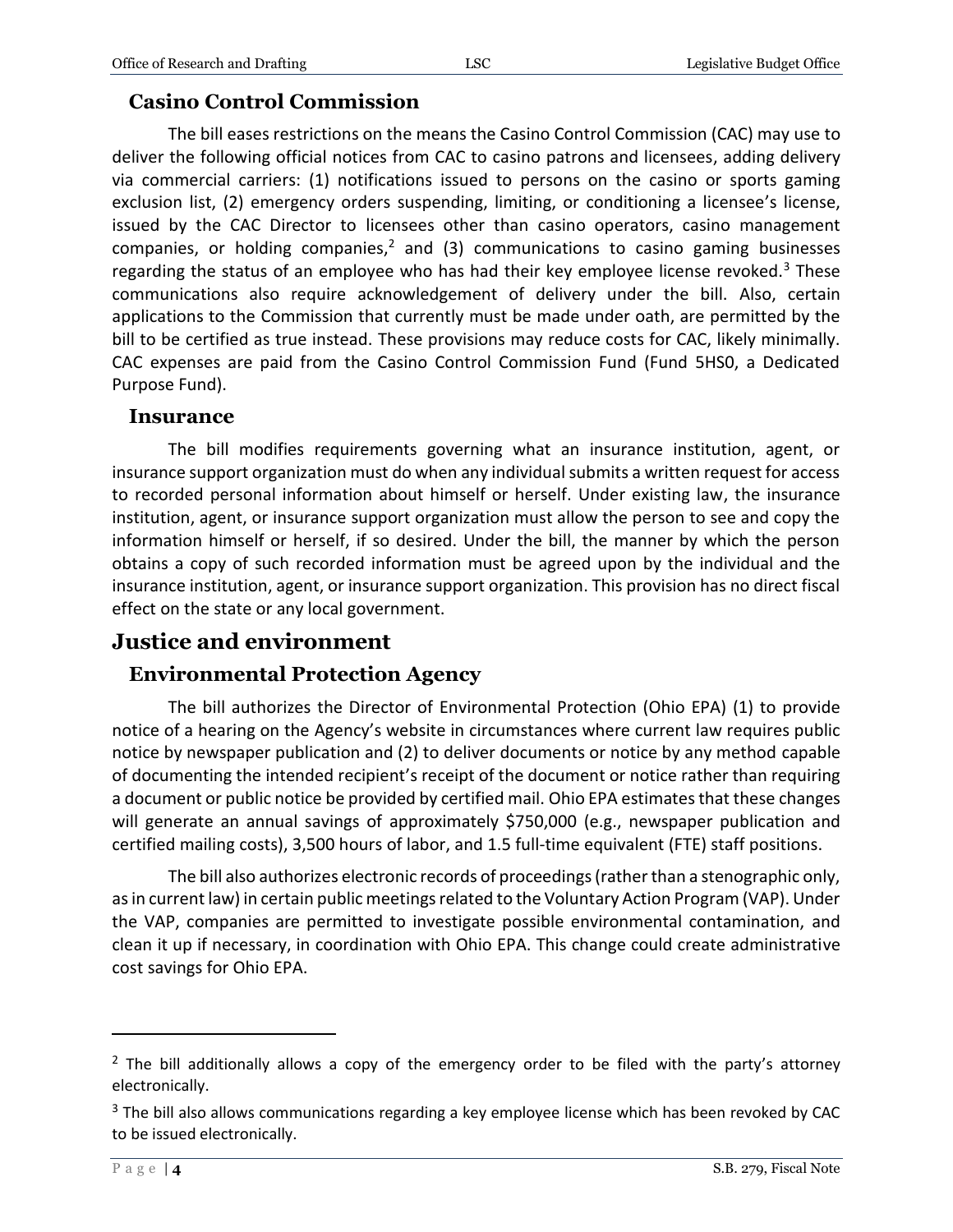#### **Department of Natural Resources**

The bill allows the Chief of the Division of Mineral Resources Management within the Department of Natural Resources (DNR) to send and receive required notices between the Chief and an applicant for a mining and reclamation permit using electronic methods with acknowledgement of receipt. Continuing law allows notices to be in written form. The bill also allows the operator of a mine to make the initial report of an accident resulting in a loss of life by telephone or electronic format rather than by telephone or telegraph as under current law. To the extent that electronic formats are used to make these notices, the Division could see a slight reduction in administrative costs. Administrative costs for the Division of Mineral Resources Management are paid from the GRF and the Mining Regulation and Safety Fund (Fund 5290).

In addition, the bill allows the Chief of DNR's Division of Oil and Gas Resources to require electronic submission of any application, report, test result, fee, or document that is required to be submitted under continuing law and requires all statements of production to be submitted electronically. However, the bill allows the Chief to make an exception for a person that has requested, for good cause, to be excluded from any requirement to make an electronic submission. The bill also changes requirements that other specified notices be made via registered mail by instead allowing them to be made via certified mail or by electronic format. To the extent that electronic submissions are used in place of written submissions, the Division of Oil and Gas Resources would also see a minimal savings in administrative costs. Administrative costs of the Division of Oil and Gas Resources are paid from the Oil and Gas Well Fund (Fund 5180).

#### **Solid waste management districts**

The bill allows the board of county commissioners of a county solid waste management district and the board of directors of a joint solid waste management district to submit a report of fees and accounts to Ohio EPA in any manner prescribed by the Director of Environmental Protection, rather than by computer disk only, as in current law. This change could result in indirect cost savings to these locally operated solid waste management districts.

#### **Department of Public Safety**

The bill permits an administrative hearing on the suspension or impoundment of a driver's license or license plates for a failure to provide proof of motor vehicle insurance to be held remotely. This authority may reduce the time and effort required to conduct such hearings and result in some administrative cost savings for the Bureau of Motor Vehicles (BMV). Current law, unchanged by the bill, requires the person requesting such an administrative hearing to pay for the cost of the hearing to the BMV Registrar, if the Registrar's order of suspension or impoundment is upheld.

The bill makes changes to the BMV policies and procedures regarding the application for an unrestricted driver's license by the holder of a restricted driver's license, driver training school anatomical gift instruction, and surrender of a driver's license or motor vehicle registration because of a failure to maintain motor vehicle insurance. These provisions may reduce the time and effort required to perform certain BMV operations and result in some administrative cost savings.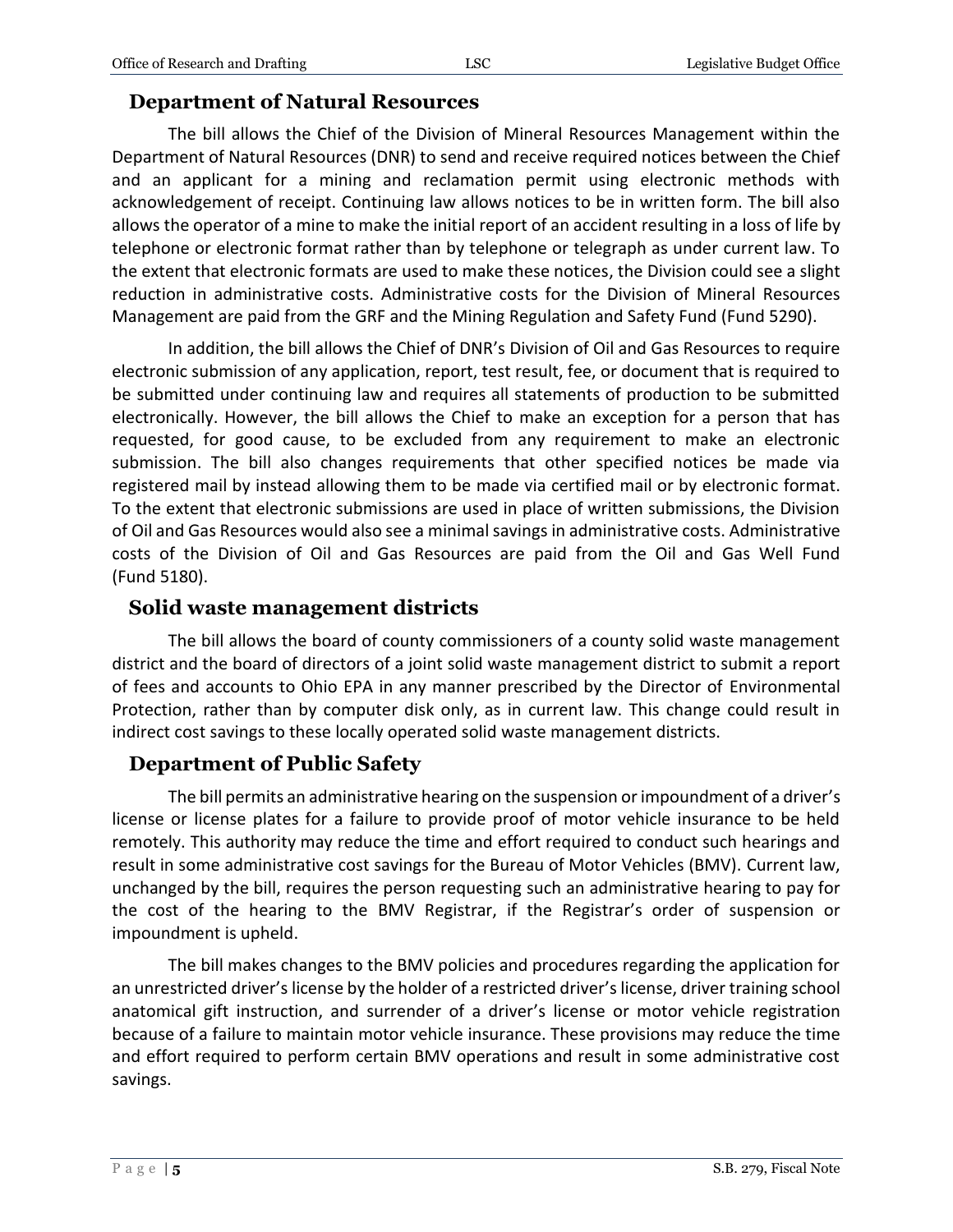# **Courts of record**

The bill requires, when a person forfeits bail for a traffic or equipment offense, a county court judge, mayor of a mayor's court, or clerk to submit to the BMV, in a secure electronic format, an abstract of the court record. Current law does not specify the method of submission.

Polling of clerks of court and conversations with the Ohio Judicial Conference indicate that many courts are already submitting records electronically, which suggests that their operations and costs will be unaffected by the bill. If a court or clerk currently submits paper records, they would incur a one-time cost to comply with the bill's requirement, including acquiring the capability to store and submit records online. By requiring the electronic submission of certain records, the bill likely results in decreased record submission costs. This savings may at least partially offset the costs incurred by a court or clerk to make the switch from paper to electronic submission.

#### **Law enforcement**

The bill's provision relating to the seizure of license plates after certain offenses may result in a negligible savings for law enforcement agencies generally, as an arresting officer would no longer be required to remove and store the license plates. Instead, the bill requires the license plates to remain on the vehicle unless otherwise ordered by a court.

# **Department of Rehabilitation and Correction**

The bill changes, as described below, two current law notification requirements related to certain operations of the Department of Rehabilitation and Correction (DRC). The changes potentially result in a minimal annual cost savings from what DRC otherwise may have expended to comply with those requirements under current law.

Under current law, if a person escapes from the control or custody of DRC, the Department is immediately required to report the escape, by telephone and in writing, to certain specified entities. The written notice may be by either facsimile or mail. The bill also permits the use of electronic mail.

Current law requires the written notice, request, and certificate for a prisoner's request for final disposition of a pending untried indictment, information, or complaint against the prisoner be promptly sent by the warden or superintendent having custody of the prisoner to the appropriate prosecuting attorney and court by registered or certified mail, return receipt requested. Under the bill, if the appropriate prosecuting attorney and agency having custody of the prisoner have previously agreed, then the written notice, request, and certificate may be sent by electronic mail or facsimile, in lieu of registered mail or certified mail.

# **General government**

# **Department of Transportation**

The Department of Transportation estimates that the changes to the advertising requirements in the bill would result in administrative savings of approximately \$90,000 annually. Those savings would occur since the agency will no longer need to devote staff time and materials for verifying and paying invoices for contract bid advertisements in newspapers. These costs are paid through Highway Operating Fund (Fund 7002) appropriation item 779491, Administration -State. Specifically, the bill allows the Director of Transportation to provide advertisement of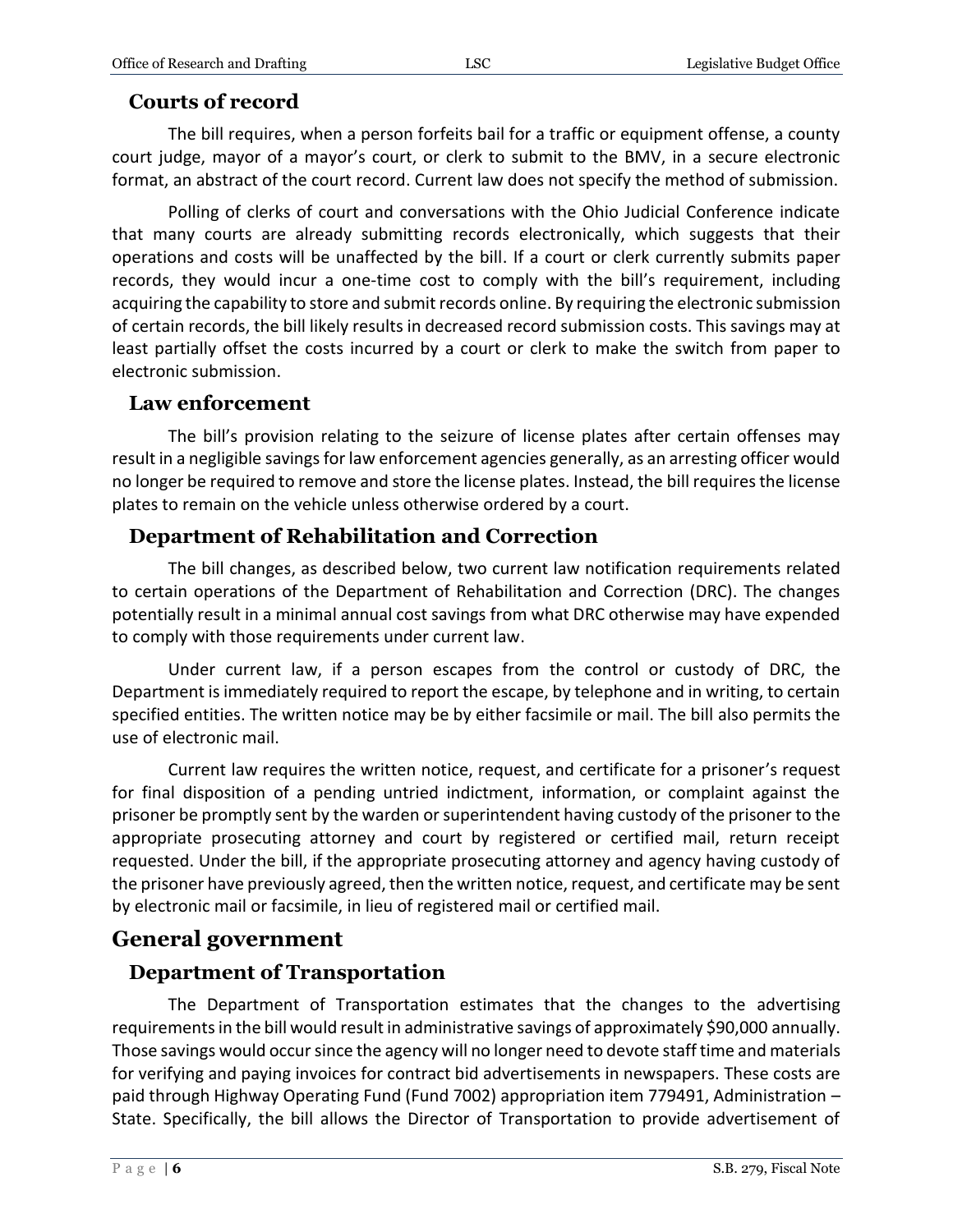contract bids electronically, rather than requiring that these advertisements appear in a newspaper of general circulation. The bill also requires the Director of Transportation to publish notice of these bids in other publications that the Director considers advisable.

# **Department of Commerce Division of Liquor Control**

The bill includes three circumstances where the Division of Liquor Control may use electronic or regular mail for official notification purposes instead of certified mail as required under current law. Taken together, these changes will result in some minimal administrative cost savings for the State Liquor Regulatory Fund (Fund 5LP0), and in particular line item 800646, Liquor Regulatory Operating Expenses. The first situation where email or regular mail may be used for notification purposes is when an applicant files for a liquor permit and is required to pay the applicable fee. Under current law, if the fee is unpaid, the Division provides notice to the applicant that the fee must be paid, or the application will be canceled. Under the bill, if the first notice of an unpaid fee is returned because of failure or refusal of delivery, the Division must provide the second notice by regular mail or electronic means. The second change to the notification process pertains to cases in which a liquor agency contract is proposed, assigned, or relocated. This requires the Division to notify the applicable legislative authorities. Under the bill, these notifications are no longer required to be sent by certified mail. The third situation where the bill allows for notification by email or standard mail concerns notices that are sent to law enforcement agencies responsible for enforcing liquor laws. Current law requires the Division to send notice by certified mail to the applicable legislative authority and law enforcement agency of any entity that receives liquor permit distributions in situations where the Division believes law enforcement has failed to uphold liquor laws. The bill allows these notices to be sent electronically as an alternative.

#### **Division of Real Estate and Professional Licensing and Division of Securities**

The bill provides for various circumstances where the Division of Securities and the Division of Real Estate and Professional Licensing is either allowed or required to correspond by electronic means rather than by physical mail as required under current law when providing notice of certain events or services. This would result in some minimal administrative cost savings for the Division of Securities Fund (Fund 5500) and the Division of Real Estate Operating Fund (Fund 5490).

#### **Board of Building Standards**

The bill removes the requirement that the Department must assign stenographers to the Board of Building Standards to aid in their duties. It is unclear how frequently stenographers are used; however, this provision could result in a minimal cost savings for the Industrial Compliance Operating Fund (Fund 5560) that is used by the Board of Building Standards for operating expenses.

# **Health and Medicaid**

# **Department of Aging**

The bill allows the Advisory Council for the Aging to form a quorum and take votes at meetings held electronically if provisions are made for interactive public attendance at those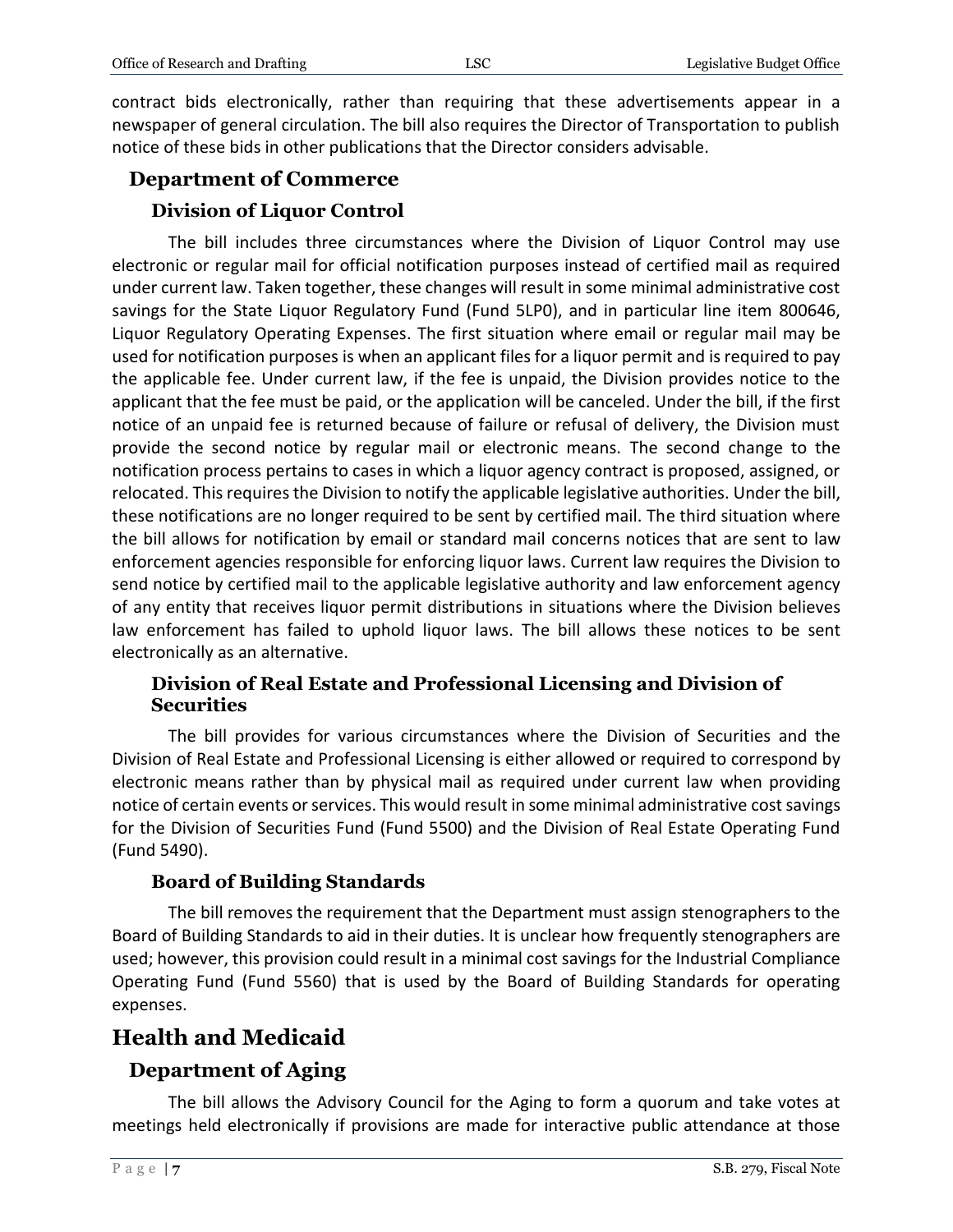meetings. This provision could result in minimal costs savings. The savings would be due to any reductions in actual and necessary travel reimbursements.

#### **Department of Job and Family Services**

The bill includes a few provisions that impact the Ohio Department of Job and Family Services. It removes the option to file a paternity acknowledgement in person with the Department's Office of Child Support. In addition, currently a public assistance group who has received notice of sanction may request a face-to-face preliminary conference with a county department of job and family services. The bill removes reference to "face-to-face." It is possible that these provisions could save time and thereby reduce administrative costs. However, any savings will likely be minimal. Lastly, the bill also modifies a provision to specify certain unemployment compensation warrants may have the Director's "signature" rather than bear a "facsimile signature" of the Director. This provision is not anticipated to have a fiscal impact.

#### **Department of Medicaid**

The bill allows certain forms of communication between the Ohio Department of Medicaid (ODM) and nursing facilities to be made via electronic means, as opposed to the hand delivery or certified mail required by current law. The bill further permits notifications and information provided by ODM to hospitals to be made via means other than certified mail, as is required by current law.

In total, ODM estimates that they send approximately 2,280 letters per year, and that most, but not all, of these mailings could be eliminated due to the provisions of the bill. At an estimated cost of \$8 per certified mail letter with pre-printed return address, this gives an approximate certified mail cost for the Department of just over \$18,000 per year. Typically, ODM receives federal reimbursement for 50% of administrative expenses such as mailings. The Department would expect the bill to create savings by eliminating most, but not all, of these expenditures.

#### **Department of Developmental Disabilities**

The bill removes obsolete provisions of law pertaining to the Ohio Department of Developmental Disabilities (ODODD). These provisions require that the Director of ODODD submit a report summarizing licensure statistics and information pertaining to residential facilities to the General Assembly after the end of calendar years 2003, 2004, and 2005. These portions of law have served their intended purpose and been rendered obsolete, and ODODD expects the removal of these provisions to be cost neutral.

# **Education**

The bill may decrease the administrative costs of the Department of Education, school districts, and other public schools by making various changes that, in general, permit these entities to conduct certain activities electronically instead of through physical means or in person. Briefly, the bill's changes allow these entities to issue certain notices or documents electronically; to use additional (presumably less costly) mailing options, including electronic forms of correspondence, for which hand delivery or certified mail is required by current law; and to conduct certain hearings or meetings electronically rather than in person. The bill's changes also remove certain requirements for maintenance of stenographic records and publication by newspaper of certain notices.